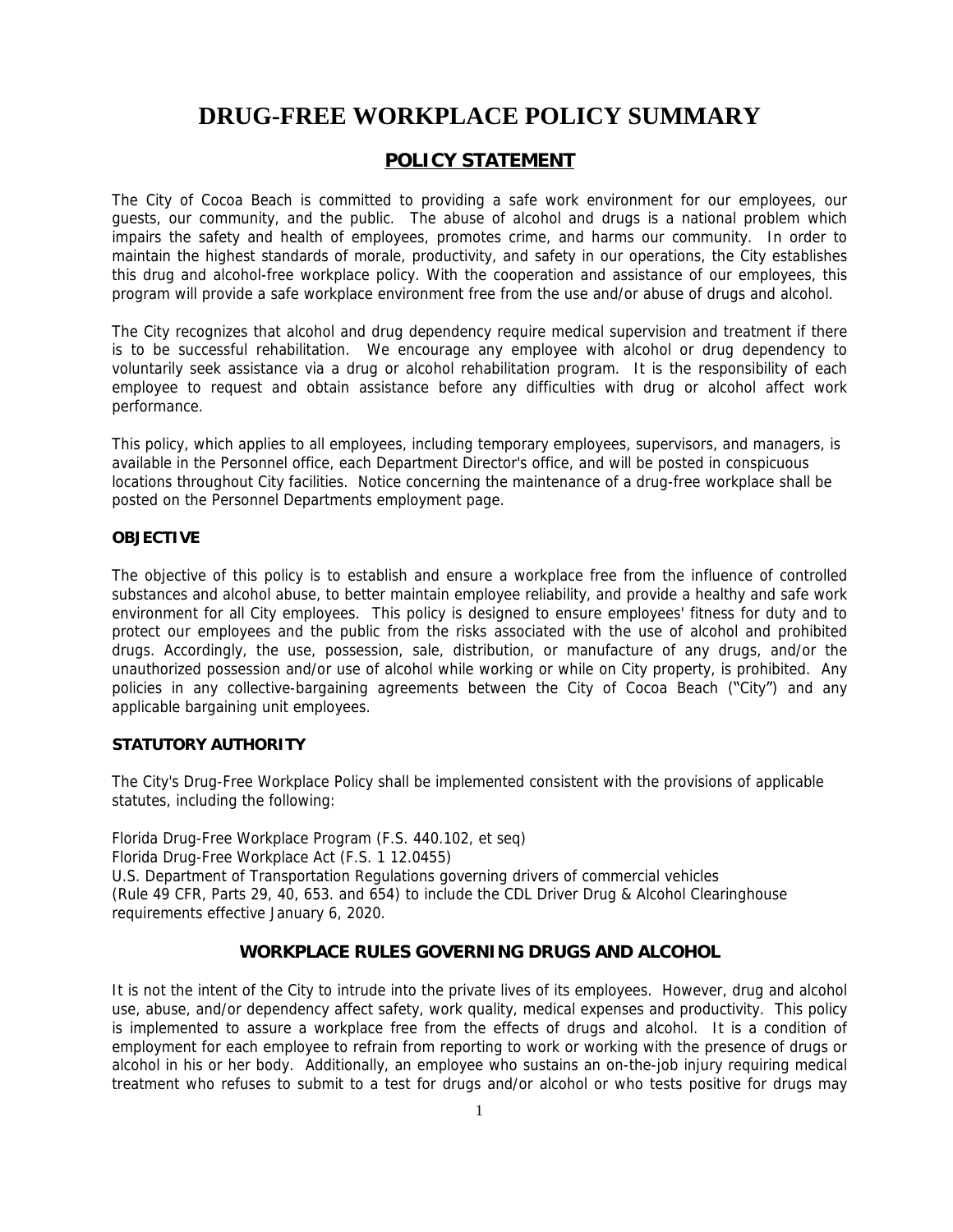forfeit eligibility for medical and indemnity benefits. Any employee who violates the rules outlined in this policy will be subject to disciplinary action up to and including termination of employment.

# **Types of Drug and Alcohol Testing:**

**Pre-Employment Drug -** will be conducted on all job applicants, including temporaries, following a conditional offer of employment contingent upon the applicant's successful completion of drug and alcohol testing (if applicable). All position vacancy notices will include a statement of the City's requirement that the applicant successfully complete drug tests prior to final appointment. Any job applicant who tests positive for drugs will be refused employment at that time. Refusal by an applicant to submit to drug testing will result in the conditional offer of employment being withdrawn and the applicant shall be ineligible for hire with the City for a period of six (6) months.

The City will not exclude an applicant from employment because of past addiction to drugs or alcohol; current use/abuse of drugs or alcohol will not be tolerated.

**Employee Drug and Alcohol Testing - employees will be required to submit to drug and/or alcohol** testing, as follows:

- upon reasonable suspicion as defined in this policy;
- $\triangle$  during a routine fitness for duty physical examination;
- \* following release from a drug or alcohol rehabilitation program;
- $\bullet$  following an on-the-job accident or injury which requires medical treatment;
- following an at-fault vehicle accident;
- upon random selection for certified police officers, firefighters and employees whose positions require a commercial driver's license for operation of a commercial motor vehicle or in a safety-sensitive position per Federal DOT regulations.

Additional testing may also be conducted as required by applicable state or federal laws, rules or regulations or as deemed necessary by the City.

If an employee tests positive for drugs and/or alcohol on a confirmation test, the employee will be subject to disciplinary action, up to and including termination of employment. If the City determines that it is appropriate to offer the employee an opportunity to enter a treatment program and the employee refuses the offer of treatment, the employee will be terminated immediately. If the employee enters a treatment program, he/she must meet all requirements of the program, including any required after-care. Failure to follow or complete the treatment and/or rehabilitation program or a subsequent confirmed drug/alcohol test will result in immediate termination.

# **Drugs To Be Tested**

Drug testing may be required for any or all of the following drugs:

- Alcohol, including distilled spirits, wine, malt beverages, and intoxicating liquors
- Amphetamines
- Cannabinoids
- ◆ Cocaine
- Phencyclidine (PCP)
- Hallucinogens
- Methaqualone
- ◆ Opiates
- Barbiturates
- Benzodiazepines
- Synthetic Narcotics (Methadone and Propoxyphene)
- ◆ Designer drugs
- A metabolite of any of the substances listed herein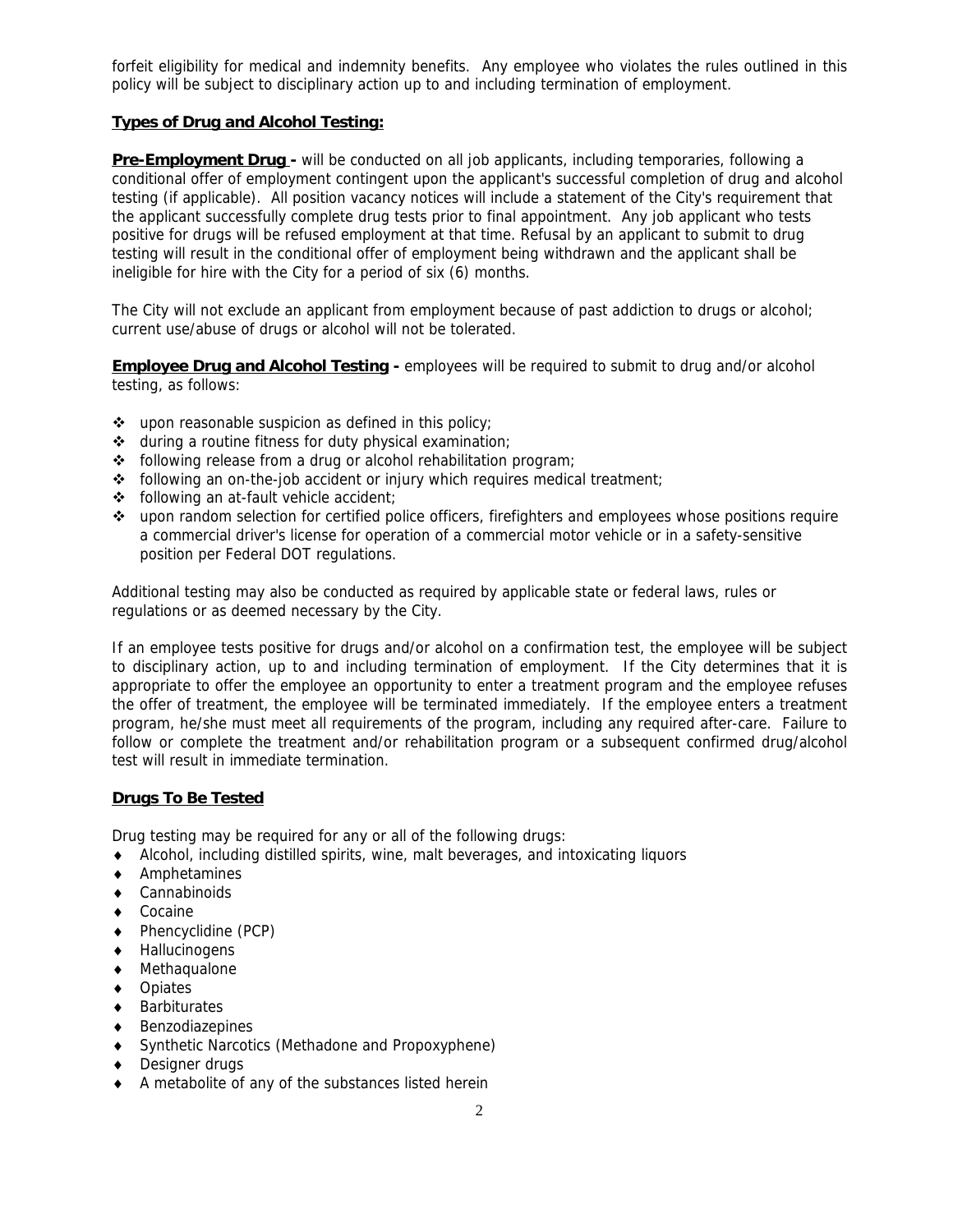# **Medical Marijuana**

Use of "medical marijuana" by any employee is not permitted under this policy, even if such use is prescribed by a medical provider. Marijuana is a prohibited drug in Schedule I of the Controlled Substances Act and it remains a violation of City policy for any employee to use or be under the influence of marijuana while at work.

Use of "medical marijuana" by CDL-covered employees is not permitted under DOT regulations as a valid medical explanation for an employee's positive drug test result.

# **Drug Test Cut-off Levels**

The cut-off levels for reporting positive results for both initial and confirmation drug tests are set forth in Chapter 59A-24, Drug-Free Workplace Standards, Florida Administrative Code, and currently are as follows:

# **Initial Drug Test - Cut-off Levels**

All levels equal to or exceeding the following shall be reported as positive:

| Alcohol                    | 0.05 gudl $*$ |
|----------------------------|---------------|
| Amphetamines               | 1,000 ng/ml   |
| Cannabinoids (Marijuana)   | 50 ng/mi      |
| Cocaine                    | 300 ng/ml     |
| Phencyclidine              | 25 ng/ml      |
| Methaqualone               | 300 ng/ml     |
| Opiates                    | 300 ng/ml     |
| <b>Barbiturates</b>        | 300 ng/ml     |
| Benzodiazepines            | 300 ng/mi     |
| <b>Synthetic Narcotics</b> |               |
| Methadone                  | 300 ng/ml     |
| Propoxyphene               | 300 ng/ml     |

# **Confirmation Drug Test - Cut-off Levels**

All levels equal to or exceeding the following shall be reported as positive:

| Alcohol                    | $0.05$ gl/dl* |
|----------------------------|---------------|
| Amphetamines               | 500 ng/ml     |
| Cannabinoids (Marijuana)   | 15 ng/mi      |
| Cocaine                    | 150 ng/ml     |
| Phencyclidine              | 25 ng/ml      |
| Methaqualone               | 150 ng/ml     |
| Opiates                    | 300 ng/ml     |
| <b>Barbiturates</b>        | 150 ng/mi     |
| Benzodiazepines            | 150 ng/ml     |
| <b>Synthetic Narcotics</b> |               |
| Methadone                  | 150 ng/ml     |
| Propoxyphene               | 150 ng/ml     |

\* Testing laboratories will report all quantitative alcohol tests results above .05% to the MRO who will be responsible for reporting results to the City. Percent by weight of alcohol in blood is based upon grams of alcohol per 100 milliliters of blood. NOTE: The minimal levels for drugs and alcohol reported to the City may be lower for employees subject to federal drug testing regulations.

# **Challenges of Test Results of Drug Tests Under Florida Law**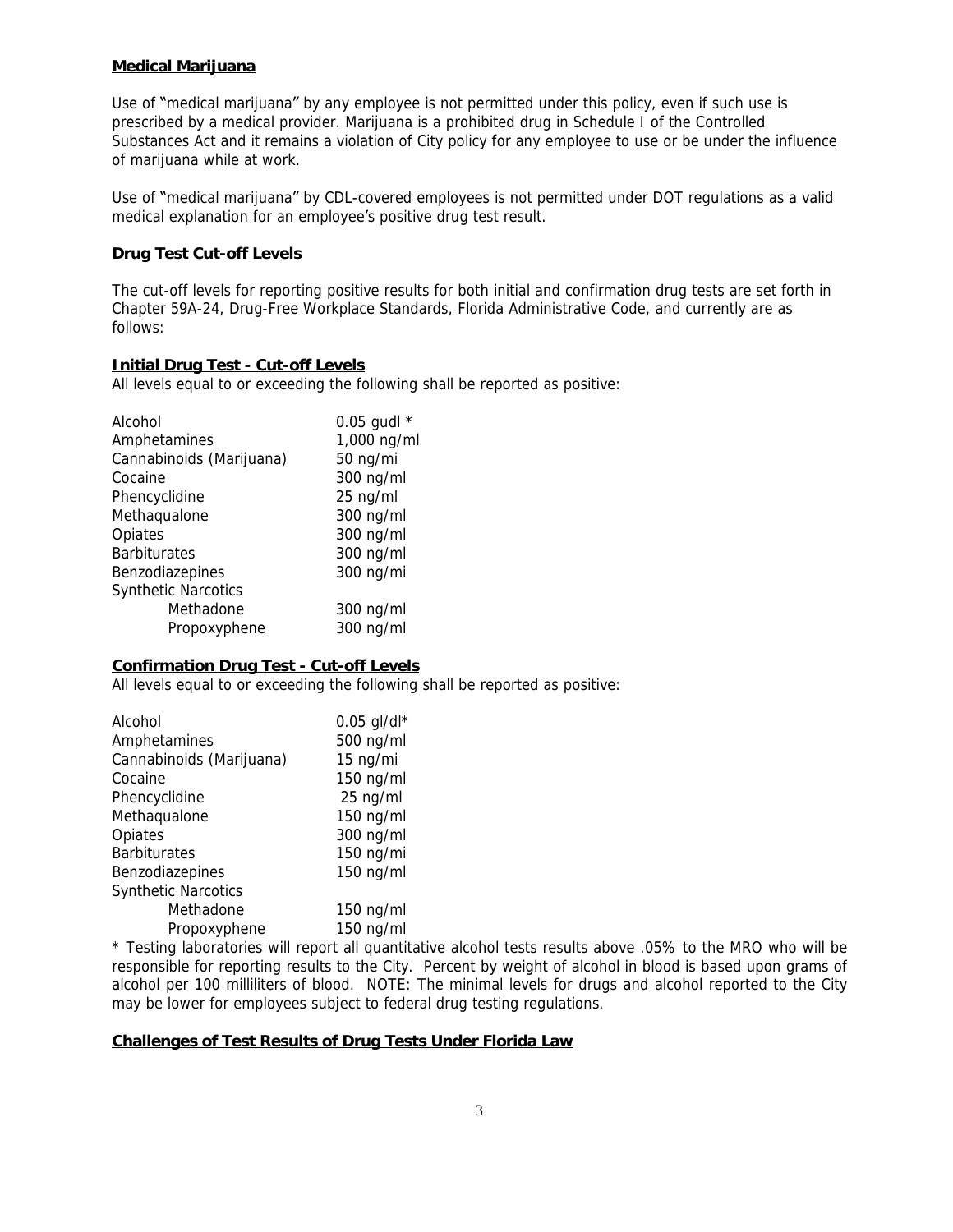An employee or job applicant who receives a positive confirmed test result may submit information to the MRO contesting or explaining the results in writing within **five** working days of receipt of notification of a positive confirmed test result. If the explanation or challenge of the employee or job applicant is unsatisfactory to the MRO, the MRO shall report a positive result back to the City.

Within five working days after receiving notice of a positive confirmed test result from the MRO, the City shall inform the employee or job applicant of the positive test result, the consequences of such results, and the options available to the employee or job applicant. Upon request, the City shall provide a copy of the test results to the employee or job applicant.

Within five working days after receiving notice of a positive confirmed test result from the City, the employee or job applicant may submit information to the City explaining or contesting the test result and explaining why the result does not constitute a violation of the City's policy.

If the explanation or challenge of the employee or job applicant is unsatisfactory to the City, the City shall provide a written explanation, within fifteen days of receipt, as to why the employee or job applicant's explanation is unsatisfactory, along with a copy of the report of the positive confirmed test results. All such documentation will be kept confidential, except as provided in this policy, and will be retained by the City for a least one year.

An employee may further challenge the results of the test in a court of competent jurisdiction or, if the drug test was administered due to a workplace injury, by filing a claim for benefits with a judge of Compensation Claims, pursuant to Chapter 440, Florida Statutes.

If an employee or job applicant contests the drug tests results, he or she will be solely responsible for filing a notice of challenge to the laboratory and the City in writing by certified mail. The notice must include reference to the chain of custody specimen identification number.

An employee or job applicant who receives a positive confirmed test result may, at the employee's or job applicant's expense, obtain a retest of a portion of the original specimen at another licensed and approved laboratory selected by the employee or job applicant, within one hundred eighty days of the notice of the positive test result.

# **Management's Responsibilities**

City Officers, Department Directors, Managers, and Supervisors (hereafter collectively referred to as supervisors") are responsible for implementing the Drug-Free Workplace Policy. It is the responsibility of supervisors to observe employees on the job as a precaution against unstable or unreliable behavior which could threaten the safety and well-being of employees or the public. Supervisors are responsible for maintaining a safe work environment by determining each employee's fitness for duty.

If a supervisor has a reasonable suspicion (as defined in this policy) that an employee may be affected by drugs or alcohol or has otherwise violated this policy, the employee will be sent for drug testing. A form for reporting the reason(s) for drug testing is included in this policy and should be completed as soon as practicable following the incident or observations giving rise to such reasonable suspicion.

When an employee is being removed from duty for drug testing, the immediate supervisor will notify the next level supervisor at the earliest possible time.

#### **Employee's Responsibilities**

It is each employee's responsibility to be fit for duty when reporting for work and to inform his or her supervisor if he or she in under the influence of prescription medication which may affect job performance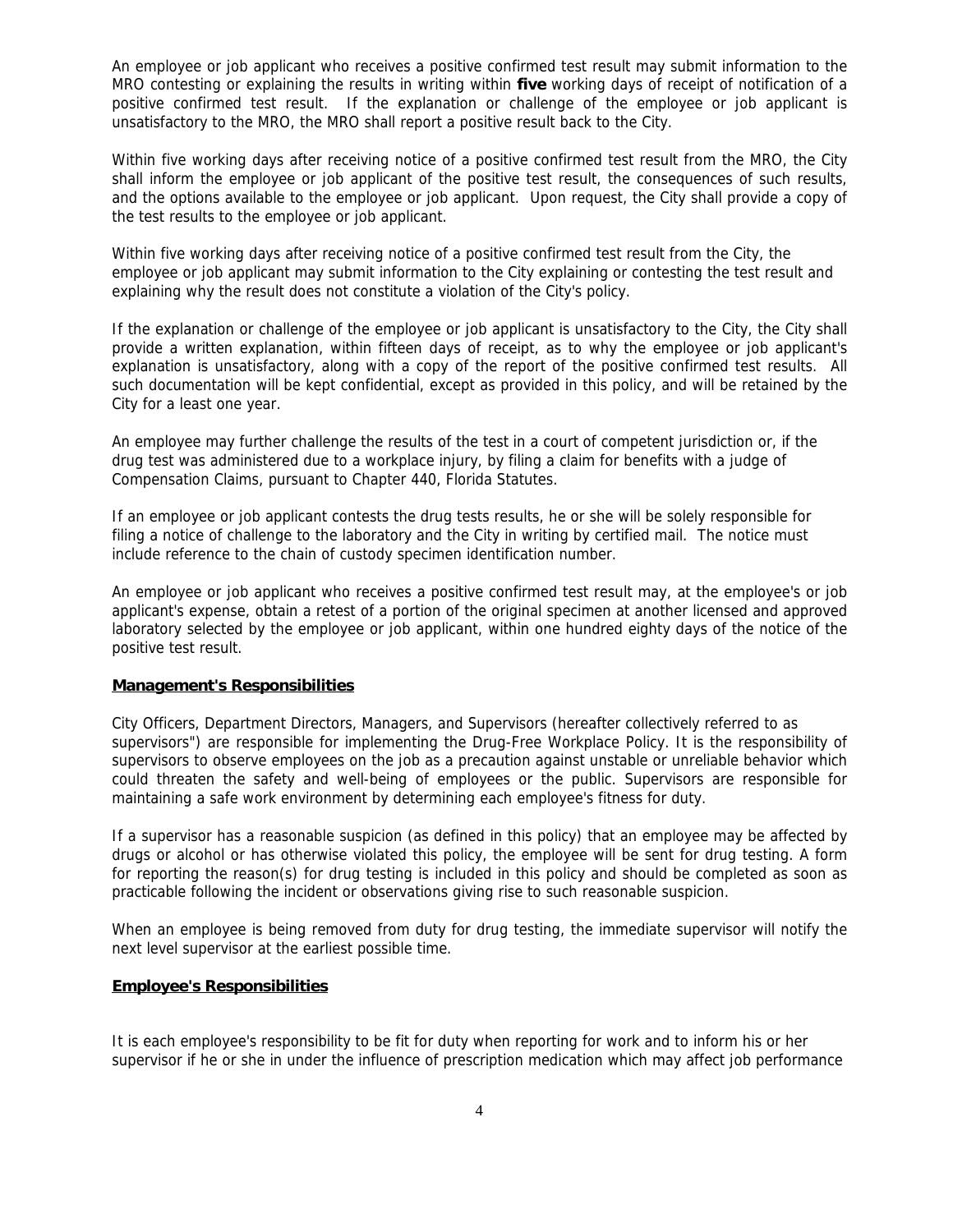or safety. If an employee observes behavior which raises a doubt as to the ability of a co**-**worker to work in a safe and reliable manner, the employee should report this behavior to his**/**her supervisor.

Employees who voluntarily or, as a condition of continued employment, enter a drug or alcohol treatment and/or rehabilitation program will be responsible for payment for the treatment and/or program to the extent not covered by medical insurance provided by the City. If the employee fails to comply with the treatment and/or the program, the employee will be subject to discipline, up to and including termination.

Reporting of Use of Medication: Employees and job applicants may confidentially report the use of prescription or non-prescription medication both before and after having a drug test. A form for reporting medication use may be obtained from the Personnel Department.

Notice of Common Medications: A list of the most common medications by brand name or common name, as applicable, as well as by chemical name, which may later or affect a drug test, is included in this policy. Employees and job applicants are provided this list for review prior to submitting to a drug test.

Employees or job applicants may consult with the City's MRO or the testing laboratory for technical information regarding prescription and non-prescription medication.

#### **Rights Under Collective Bargaining Agreements**

Employees who are covered under any collective bargaining agreement between the City and any certified labor organization will have the right to file a grievance regarding discipline imposed by the City as result of a violation of this policy if said grievance is permitted to be filed pursuant to the collective bargaining agreement.

#### **Employee Drug or Alcohol-Related Criminal Charges or Arrests**

Employees are required to notify the Personnel office of any criminal drug statute-related criminal charge or arrest within five days of the charge being filed. Any employee whose position requires operation of a City vehicle must notify the Personnel office of any drug or alcohol-related arrest (including, but not limited to a driving while under the influence arrest) on the next workday. The City will take appropriate action with respect to an employee who is so charged; this action may include transfer to a non-safetysensitive or nonspecial-risk position in alcohol-related cases and may include disciplinary action in cases related to illegal drugs.

Employees are required to notify the Personnel office of the outcome of all criminal drug statute or alcohol related criminal charges within five days of the outcome or of change in status of such charges. This includes notification of a conviction, a plea of guilty, an adjudication of guilt, a plea of nolo contendre, an adjudication of guilt withheld, an acquittal, or a dismissal of the charges. The City will take appropriate disciplinary action against the employee within thirty days of receiving notice of the outcome or any change in the status of such criminal drug statute of alcohol-related charges.

# **Rehabilitation Procedures**

The City has no interest in restricting social drinking outside of working hours and no intent to intrude upon the private or personal lives of employees. The City is concerned only when the employee's health, job performance, and safety conditions are adversely affected. An employee who is experiencing problems as a result of drug and/or alcohol abuse is encouraged to contact the Personnel office for referral for treatment and/or counseling. This discussion will be kept confidential. Such employee will be subject to testing to verify recovery from substance abuse pursuant to the policy requirements; failure to take or pass such drug and/or alcohol test will result in termination of employment. If an employee voluntarily enters a treatment program before disciplinary action is initiated, the City, in its sole discretion, may elect to waive follow-up drug testing. If follow-up drug testing is required, it will be conducted on an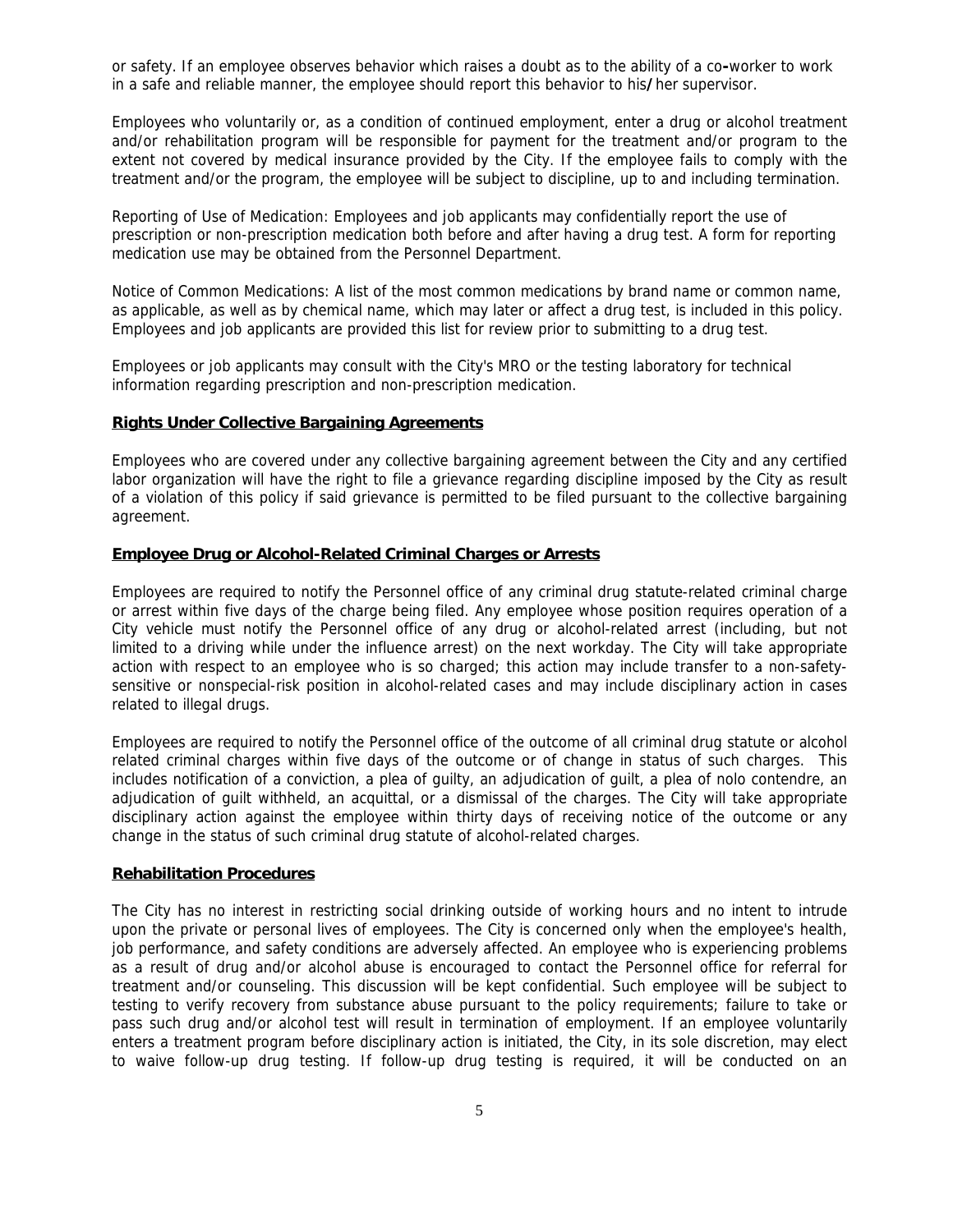unannounced basis on a quarterly, semi-annual, or annual basis at the discretion of the City for a two-year period or up to sixty months (for drivers of commercial motor vehicles) after completion of the program.

An employee in a safety-sensitive position who enters a substance abuse rehabilitation program will be assigned to a position other than a safety-sensitive position, or if such a position is not available, will be placed on leave while the employee is participating in the program. The employee shall be permitted to use any accumulated sick or vacation credits before leave without pay.

An employee's decision to seek assistance or referral from the Personnel office prior to any incident warranting disciplinary action will not be used as the basis for disciplinary action or in any disciplinary proceeding. Once a violation of this Policy occurs, subsequent use of a counseling or rehabilitation program on a voluntary basis will not affect the determination of appropriate disciplinary action.

#### **Confidentiality and Records Maintenance**

Confidentiality of records concerning drug testing pursuant to the Drug-Free Workplace Policy will be maintained in accordance with statutory provisions. All information, records, drug test results in the possession of the City, laboratories, employee assistance programs, and drug and alcohol rehabilitation programs will be kept confidential. No such programs, information, or records will be released unless written consent, signed by an employee, or job applicant is provided or unless disclosure of such information or records is compelled by court order. The City may also disclose such information when relevant in any civil, disciplinary, or administrative hearing. The City will maintain confidential records concerning drug testing separate from a job applicant's or employee's personnel file. Information on drug testing results will not be released in any criminal proceeding.

#### **Medical Review Officer's Responsibilities for Testing Under Florida Law**

The Medical Review Officer (MRO) shall comply fully with all requirements set forth in Rule 38F9.014, Florida Administrative Code, as it may from time to time be amended. The MRO shall be a licensed physician, under contract with the City's drug testing facility, who has knowledge of substance abuse disorders, laboratory testing procedures, chain of custody collection procedures, and medical use of prescription drugs and pharmacology and toxicology of illicit drugs.

The MRO shall review and verify drug test results prior to the transmittal of the test results, either positive or negative to the City. The MRO shall evaluate the drug test result(s), verify the chain of custody forms, and ensure that the donor's identification number on the laboratory report and the chain of custody form accurately identifies the individual.

If the test results reported are negative, the MRO shall notify the City of the negative test result and submit the appropriate documentation to the AHCA.

If the test results reported are positive, the MRO shall notify the employee or job applicant of a confirmed positive test result within three days of receipt of the test results from the laboratory and inquire as to whether prescription or over-the-counter medications could have caused the test result. Within five days after receiving written notification of the positive test result, the employee or job applicant may contest or explain the result of the MRO. If the employee's or job applicant's explanation or challenge is unsatisfactory to the MRO, the MRO will report a positive test result back to the City.

Upon contacting an employee or job applicant who has received a positive test result, the MRO shall properly identify the donor, inform the donor that the MRO is an agent of the city whose responsibility is to make a determination on test results and report them to the City, and inform the donor that medical information revealed during the MRO's inquiry will be kept confidential, unless the donor is in a safetysensitive position and the MRO believes that such information is related to the safety of the donor or to the safety of other employees.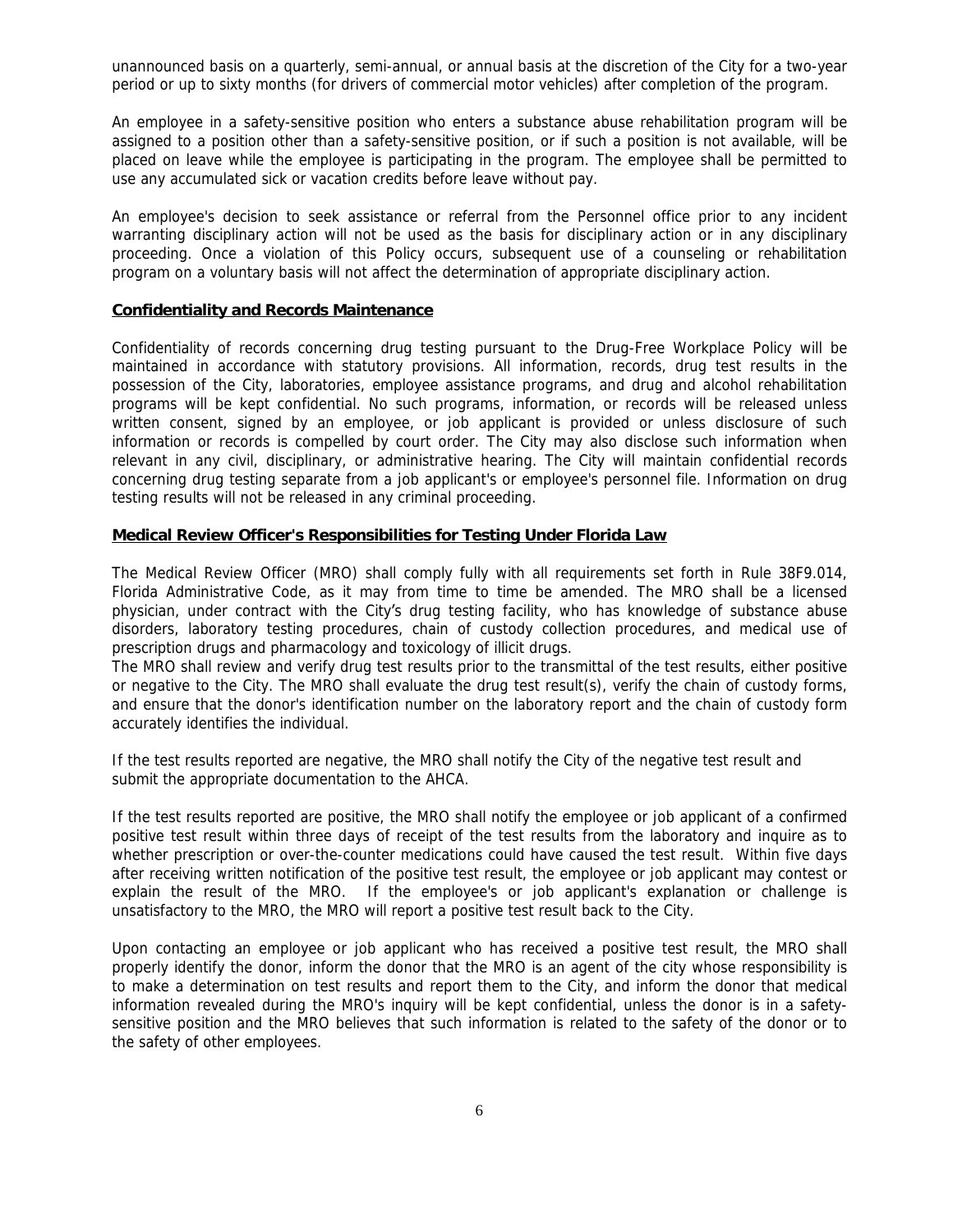Additionally, the MRO shall outline the rights and procedures for a retest of the original specimen for the donor and process any employee's or job applicant's request for retest of the original specimen within one hundred eighty days of notice of the positive test result in another licensed laboratory selected by the employee or job applicant. The employee or job applicant who requests the additional test shall be required to pay for the cost of the retest, including handling and shipping expenses. The MRO shall contact the original testing laboratory to initiate the test.

Upon receipt of information and/or documentation from the employee or job applicant, the MRO shall review any medical records provided, authorized and/or released by the individual's physician, to determine if the positive test result was caused by a legally prescribed medication. If the donor does not have a prescribed medication, the MRO shall inquire about over-the-counter medications which could have caused the positive test result. The donor shall be responsible for providing all necessary documentation (e.g., a doctor's report, signed prescription, etc.) within the five day period after notification of the positive test result.

If the MRO determines that there is a legitimate medical explanation for the positive test result, the MRO shall report a negative tests result to the City. However, should the MRO feel that the legal use of this drug would endanger the individual or others, then the MRO shall report that the test is negative due to a validated prescription and shall request that the individual be placed in a position which would not threaten the safety of the individual or others.

If the MRO has any question as to the accuracy or validity of a test result or has a concern regarding the scientific reliability of the sample, the MRO may request the individual to provide another sample., As a safeguard to employees and job applicants, once an MRO verifies a positive test result, the MRO may change the verification of the result if the donor presents information which documents that a serious illness, injury or other circumstances unavoidably prevented the donor from contacting the MRO within the specified time frame and if the donor presents information concerning a legitimate explanation for the positive test result.

If the MRO is unable to contact a positively tested donor within three days of receipt of the test result from the laboratory, the MRO shall contact the City and request that the City direct the donor to contact the MRO as soon as possible. If the MRO has not been contacted by the donor within two days from the request of the City, the MRO shall verify the report as positive.

If the donor refuses to talk with the MRO regarding a positive test result, the MRO shall validate the result as positive and annotate such refusal. If the donor voluntarily admits to the use of the drug in question without the proper prescription, the MRO shall advise the donor that a verified positive test result will be sent to the City.

The MRO shall notify the City in writing of the verified test result, either negative, positive, or unsatisfactory and appropriately file chain of custody forms to the City and submit the proper forms to the AHCA.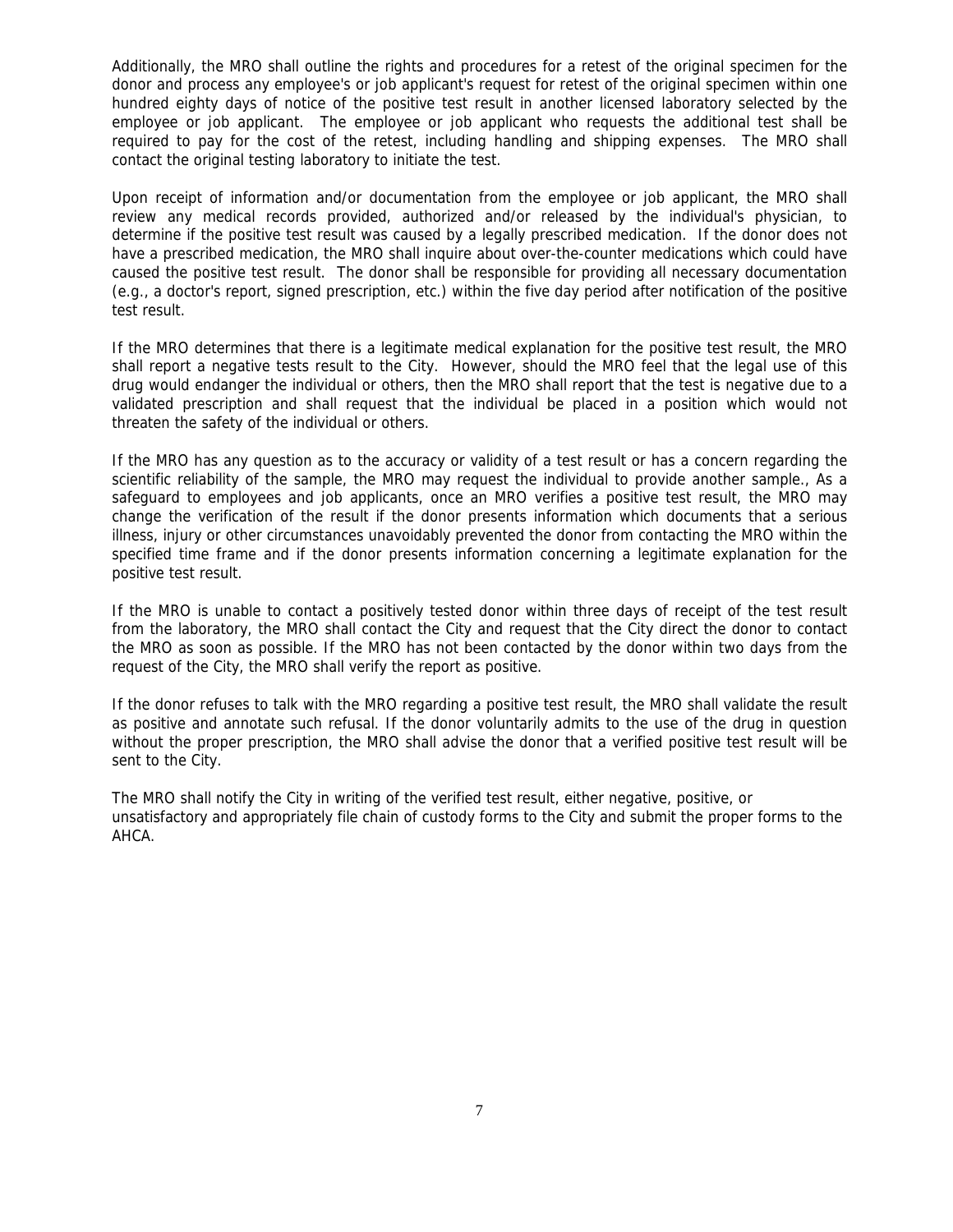#### **CITY OF COCOA BEACH EMPLOYEE EDUCATION/REFERRAL INFORMATION**

The following "Crisis Information Centers" will provide information regarding employee assistance programs and local alcohol and drug rehabilitation programs available to employees:

> Aetna Resources for Living Employee Assistance Program 1-800-955-6422 www.resourcesforliving.com Username: Cocoa Beach / Password: EAP

Medical Review Officer (MRO) contact information:

MD&AT MEDTOX LABORATORIES INC Dr. Neil J Dash D.R.S. 546 Franklin Ave, Massapequa, NY 1-800-527-9341

Atlantis Urgent Care Quest Diagnostics Dr. Steven Paschall, M.D. 7160 Graham Rd. Indianapolis, Indiana, United States (317) 547-8620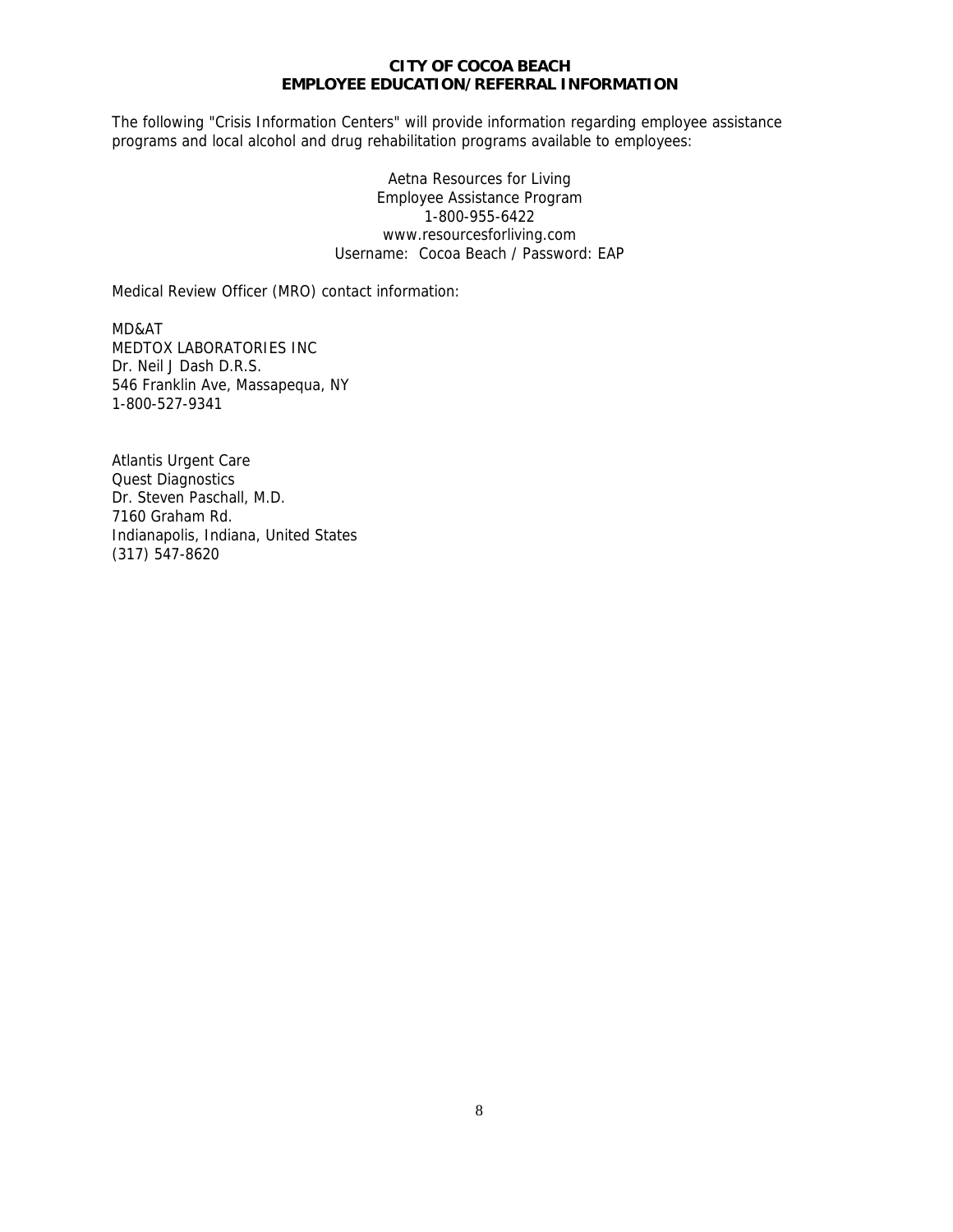#### **CITY OF COCOA BEACH**

# **OVER-THE-COUNTER AND PRESCRIPTION DRUGS WHICH COULD ALTER OR AFFECT THE OUTCOME OF A DRUG TEST**

**Alcohol** – All liquid medications containing ethyl alcohol (ethanol). Please read the label for alcohol content. Example: Vick's NyQuil is 25% (50 proof) ethyl alcohol; Comtrex is 20% (40 proof); Contact Severe Cold Formula Night Strength is 25% (50 proof); and Listerine is 26.9% (54 proof)

**Amphetamines** - Obetrol, Biphetamine, Desoxyn, Dexedrine. Didrex. lonamine. Fastin

**Cannabinoids** - Marinol (Dronabinol, THC)

**Cocaine** - Cocaine HCI topical solution (Roxanne)

**Phencyclidine** - Not legal by prescription

**Methaqualone** - Not legal by prescription

- **Opiates** Paregoric, Parepectolin, Donnagel PG, Morphine, Tylenol with Codeine, Empirin with Codeine, APA with Codeine, Aspirin with Codeine, Robitussin AC, Guiatuss AC, Novahistine DH, Novahistine Expectorant, Dilaudid (Hydromorphone), M-S Contin & Roxanol (morphine sulfate), Percodan, Vicodin, Tussi-organidin, etc.
- **Barbiturates** Phenobarbital, Tuinal, Amytal, Nembutal, Seconal, Lotusate, Fiorinal, Fioricet, Esgic, Butisol, Mebaral, Butabarbital, Butabital, Phrenilin, Triad, etc.
- **Benzodiazepines** Atival, Azene, Clonopin, Dalmane, Diazepam, Librium, Xanax, Serax, Tranxene, Valium, Vertron, Halcion, Paxipam, Restoril, Centrax

**Methadone** - Dolophine, Metadose

**Propoxyphene** - Darvocet, Darvon N, Dolene, etc.

# *\*\*CONTACT THE PERSONNEL DEPARTMENT FOR A LIST OF LIST OF DRUGS BY TRADE OR*

# *COMMON NAMES*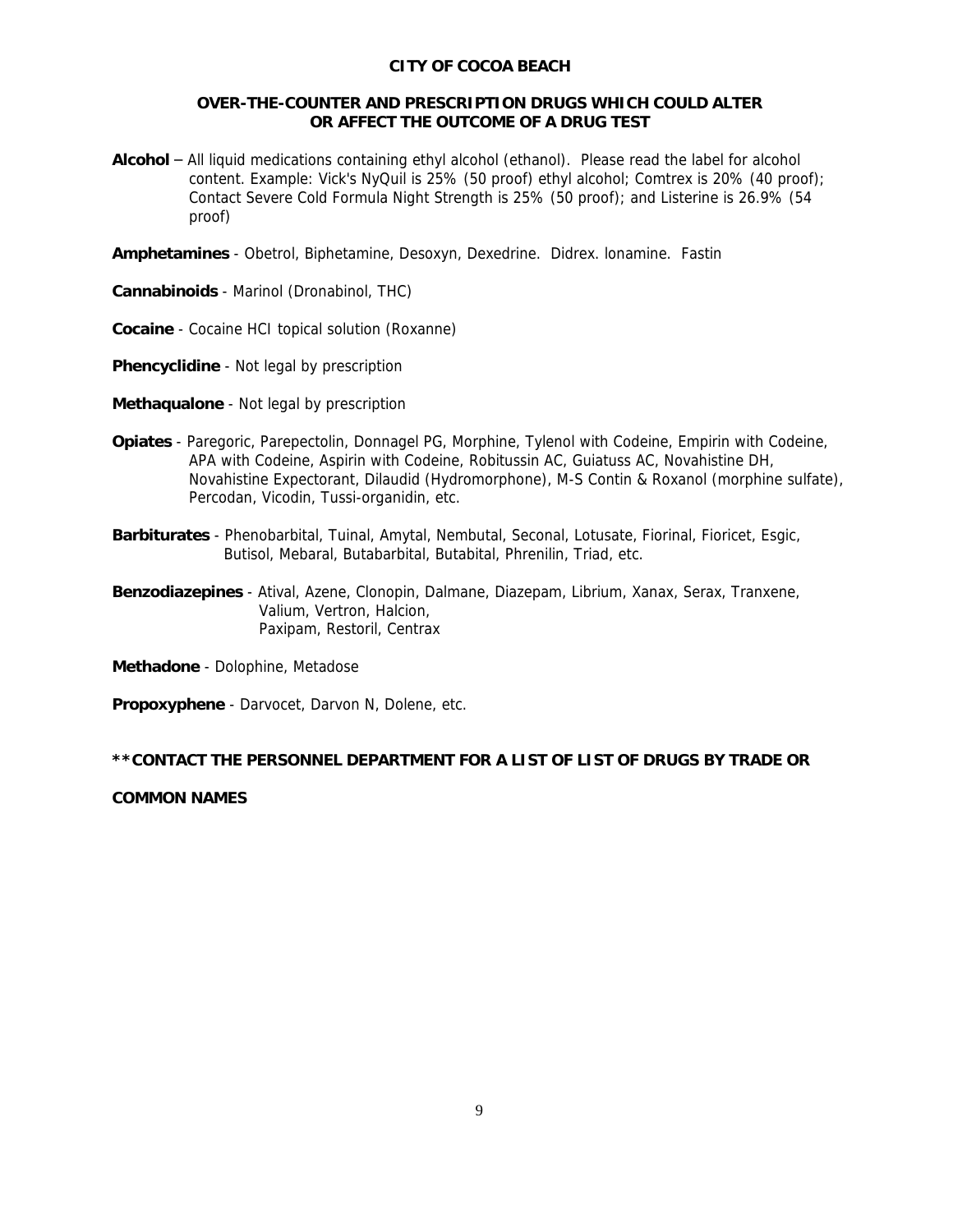# *DEFINITIONS*

**Alcohol -** ethyl alcohol (ethanol) and includes distilled spirits, wine, malt beverages and intoxicating liquors. For purposes of this policy, alcohol is considered to be a drug. Thus, any reference to drugs and/or drug testing includes alcohol and/or alcohol testing.

**CG/MS -** gas chromatography/mass spectrometry.

**Collection Site -** a place designated for individuals to provide a specimen to be analyzed for the presence of drugs/alcohol.

**Commercial Motor Vehicle -** a motor vehicle or combination of motor vehicles used to transport passengers or property if the motor vehicle:

- $\cdot \cdot$  has a gross vehicle weight rating (GVWR) of more than 26,000 pounds; has a gross combined weight rating (GC@) of more than 26,000 pounds inclusive of a towed unit with a GVWR of more than 10,000 pounds;
- $\div$  is designated to transport 16 or more passengers, including the driver; or transports hazardous materials requiring the vehicle to be placarded.

**Controlled substance -** any substance which is not legally obtainable, or which can be legally obtained only by prescription from a licensed medical practitioner.

**Drugs -** alcohol, amphetamines, cannabinoids, cocaine, phencyclidine (PCP), hallucinogens, methaqualone, opiates, barbiturates, benzodiazepines, synthetic narcotics. designer drugs, or a metabolite of any of the substances listed in this policy.

**Drug Test -** any chemical, biological, or physical instrumental analysis obtained by or administered by a laboratory certified by the U.S. Department of Health and Human Services (HHS) or licensed by the Agency for Health Care Administration (AHCA), for the purpose of determining the presence of a drug or its metabolites, including alcohol.

Drug testing may require the collection of blood, urine, breath, saliva, or hair (if approved by the U.S. Food and Drug Administration [FDA]) of an employee or job applicant. The City has the right to use more accurate, scientifically accepted methods which may be approved in the future by the FDA or the AHCA as such technology becomes available in a cost-effective form.

**Initial Drug Test** - a sensitive, rapid, and reliable procedure to identify negative and presumptive positive specimens, using an immunoassay procedure or an equivalent, or a more accurate method in accordance with the Florida Drug-Free Workplace Program, other applicable regulations, and rules of the Florida Administrative Code.

**Chain of Custody -** the methodology of tracking specified materials or substances for the purposes of maintaining control and accountability from initial collection to final disposition for all such materials or substances, and providing for accountability at each stage in handling, testing, and storing specimens and reporting test results.

**Confirmation Test -** a second analytical procedure used to identify the presence of a specific drug or metabolite in a specimen; this test must be different in scientific principle from the initial test procedure and must be capable of providing requisite specificity, sensitivity, and quantitative accuracy.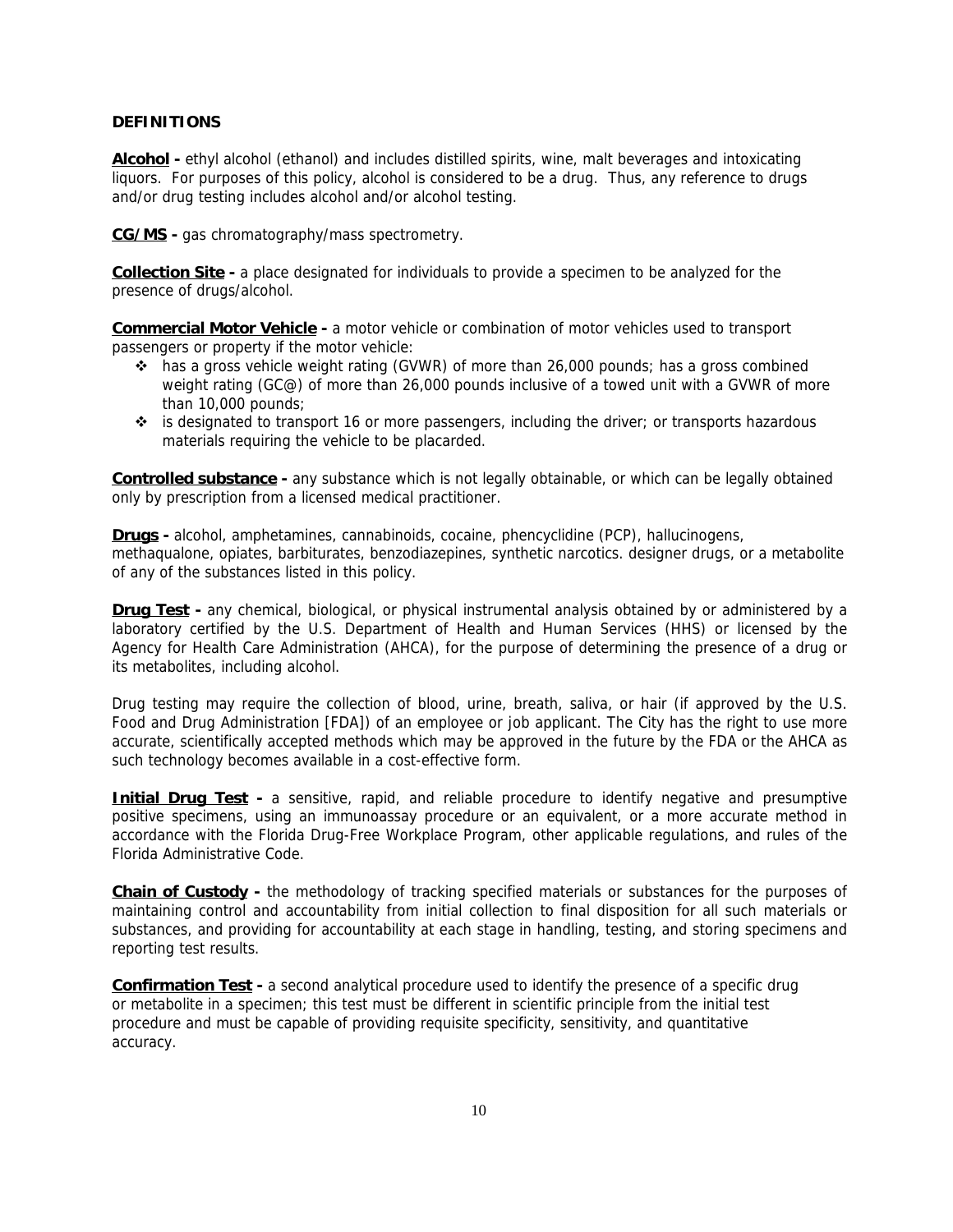**Drug Testing Methodology -** specimens for drug testing will be collected, handled, maintained, and tested in accordance with the Florida Drug-Free Workplace Program, and other applicable regulations. Urine will be used for the initial and confirmation tests for all drugs accept alcohol. Saliva may be used for the initial test for alcohol; blood will be used for the confirmation test for alcohol.

**Employee Assistance Program (EAP) -** an established program capable of providing expert assessment of employee personal concerns; confidential and timely identification services with regard to employee drug abuse; referrals of employees for appropriate diagnosis, treatment, and assistance; and follow-up services for employees who participate in the program or require monitoring after returning to work.

**Medical Review Officer (MRO) -** a licensed physician who has knowledge of substance abuse disorders, laboratory testing procedures, and chain of custody collection procedures. The MRO is responsible for receiving and reviewing all positive confirmed test results, and for contacting all individuals who tested positive in a confirmation test to inquire about possible medications which could have caused a positive result in accordance with Rule 38F-9.014, Florida Administrative Code.

**Prescription or Non-Prescription Medication -** a drug or medication obtained pursuant to a prescription as defined in F. S. 893.02, or a medication that is authorized pursuant to federal or state law for general distribution and use without a prescription for the treatment of human diseases, ailments, or injuries.

**Random Drug and Alcohol Testing -** employees whose positions involve operation of commercial motor vehicles requiring a Commercial Driver's License (CDL) to operate the vehicles are subject to random testing, in accordance with the Omnibus Transportation Employee Testing Act of 1991. This Act requires, on an annual basis, that 25% of operators of commercial motor vehicles be tested for the presence of alcohol and that 50% of operators of commercial motor vehicles be tested for the presence of drugs. The random selection procedure shall by a neutral, unbiased method.

**Reasonable Suspicion Drug Testing -** drug testing based on a belief that an employee is using or has used drugs in violation of this policy, based on specific objective and articulable facts and reasonable inferences drawn from those facts in light of experience. Among other things, such facts and inferences may be based upon the following:

- observable phenomena while at work, such as direct observation of drug use or of the physical symptoms or manifestations of being under the influence of a drug;
- abnormal conduct or erratic behavior while at work or a significant deterioration in work performance;
- a report of drug use, provided by a reliable and credible source; evidence that an individual has tampered with a drug test during his employment with the City;
- injury/accident on-the-job which requires medical treatment for the employee;
- an at-fault vehicle accident while operating a City vehicle;
- evidence that an employee has used, possessed, sold, solicited, or transferred drugs while working, while on City premises, or while operating a vehicle, machinery, or equipment of the City.

**Safety-sensitive Position** - a position in which drug impairment constitutes an immediate and direct threat to public health or safety, such as a position that requires an employee to carry a firearm; to perform procedures necessary in life-threatening situations; to work with confidential information or documents pertaining to confidential investigations; or to work with controlled substances; a position subject to F.S. I I 0. 1 127; or a position in which a momentary lapse in attention could result in a person's injury or death.

**Special-risk Position -** a position that is required to be filled by a person who is certified pursuant to F.S. Sections 633 or 943, as amended.